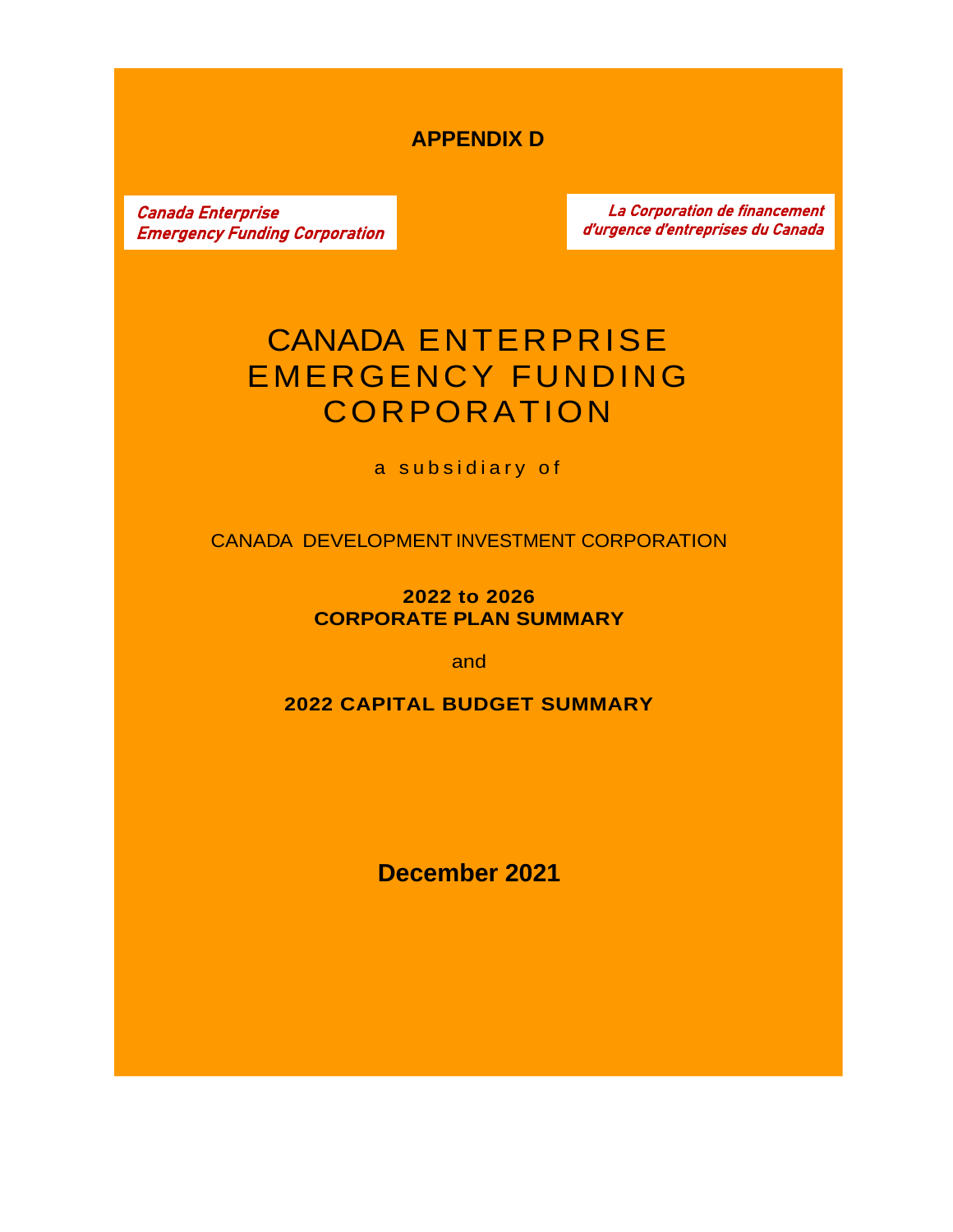#### CEEFC CORPORATE PLAN TABLE OF CONTENTS

| 3.0 CORPORATE GOVERNANCE AND OPERATING ENVIRONMENT  6                |  |
|----------------------------------------------------------------------|--|
|                                                                      |  |
| 5.0 CEEFC - OBJECTIVES AND STRATEGIES FOR THE PERIOD 2022 TO 2026  9 |  |
|                                                                      |  |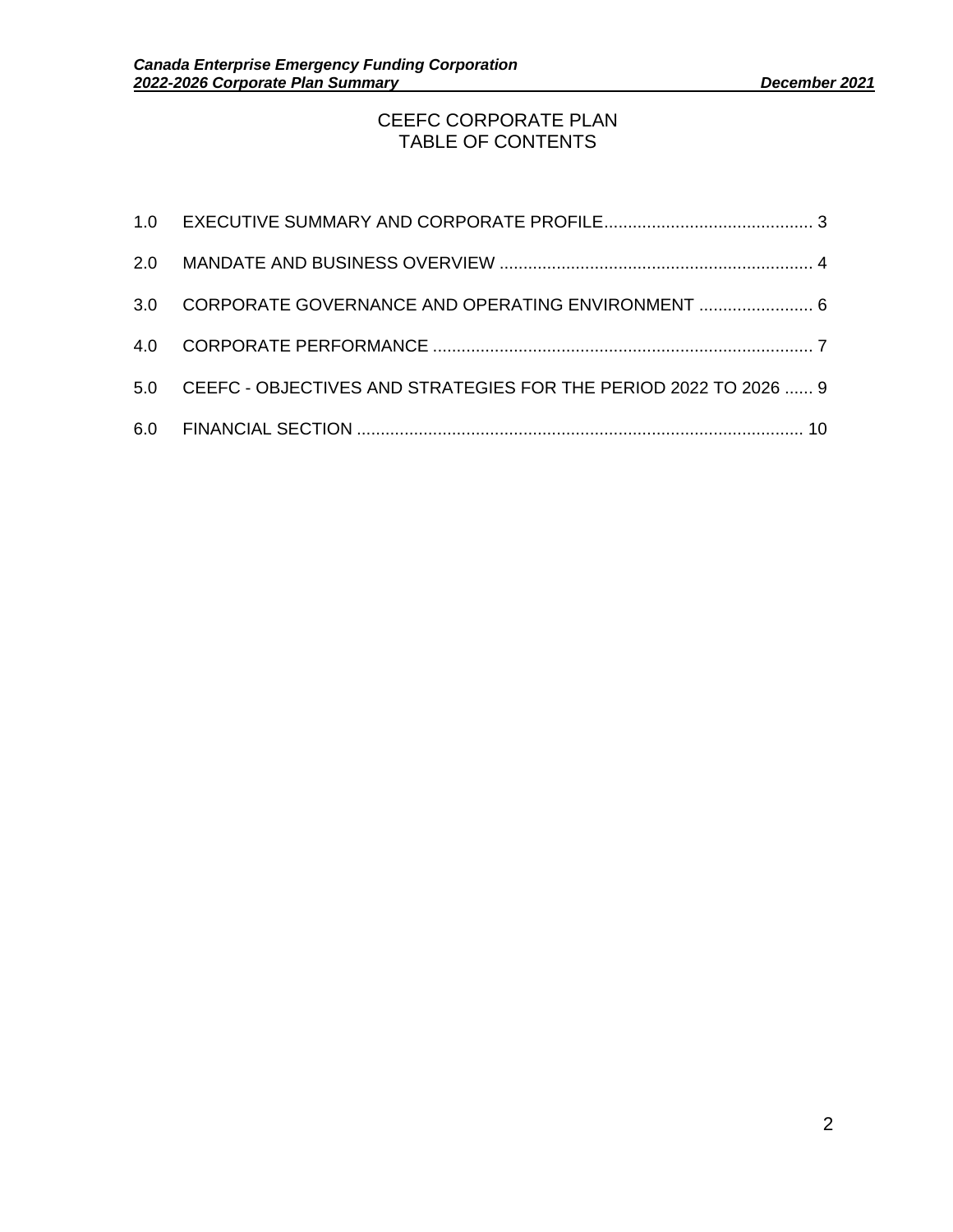### <span id="page-2-0"></span>**1.0 EXECUTIVE SUMMARY AND CORPORATE PROFILE**

Canada Enterprise Emergency Funding Corporation (CEEFC), a wholly-owned subsidiary of Canada Development Investment Corporation (CDEV), was incorporated in May of 2020 to implement the Large Employer Emergency Financing Facility (LEEFF) mandated by the Government of Canada ("the Government").

CEEFC's primary activities since its incorporation in 2020 have been the negotiation and issuance of loans to applicants and the administration of those loans once issued. LEEFF loans are made based on prescribed terms documented in term sheets authorized by the Minister of Finance. In 2022, CEEFC expects its primary focus to be loan administration as it receives fewer applications and enquiries.

In 2021, CEEFC's mandate expanded to include LEEFF loans to airlines for reimbursement of canceled flights (voucher loans) and LEEFF loans to large airlines.

As at December 2021, CEEFC has made six LEEFF liquidity loans, four voucher loans, and one "large airline" loan, with total commitments of \$7.4 billion. A total of \$2.7 billion has been drawn on these loans.

Two loans totaling \$380 million were repaid in October and November 2021. Additionally, in November 2021, Air Canada announced it was withdrawing from its financing agreement with CEEFC providing \$3.975 billion in facilities that were never accessed, and that it would be repurchasing the warrants issued to CEEFC as part of the initial transaction.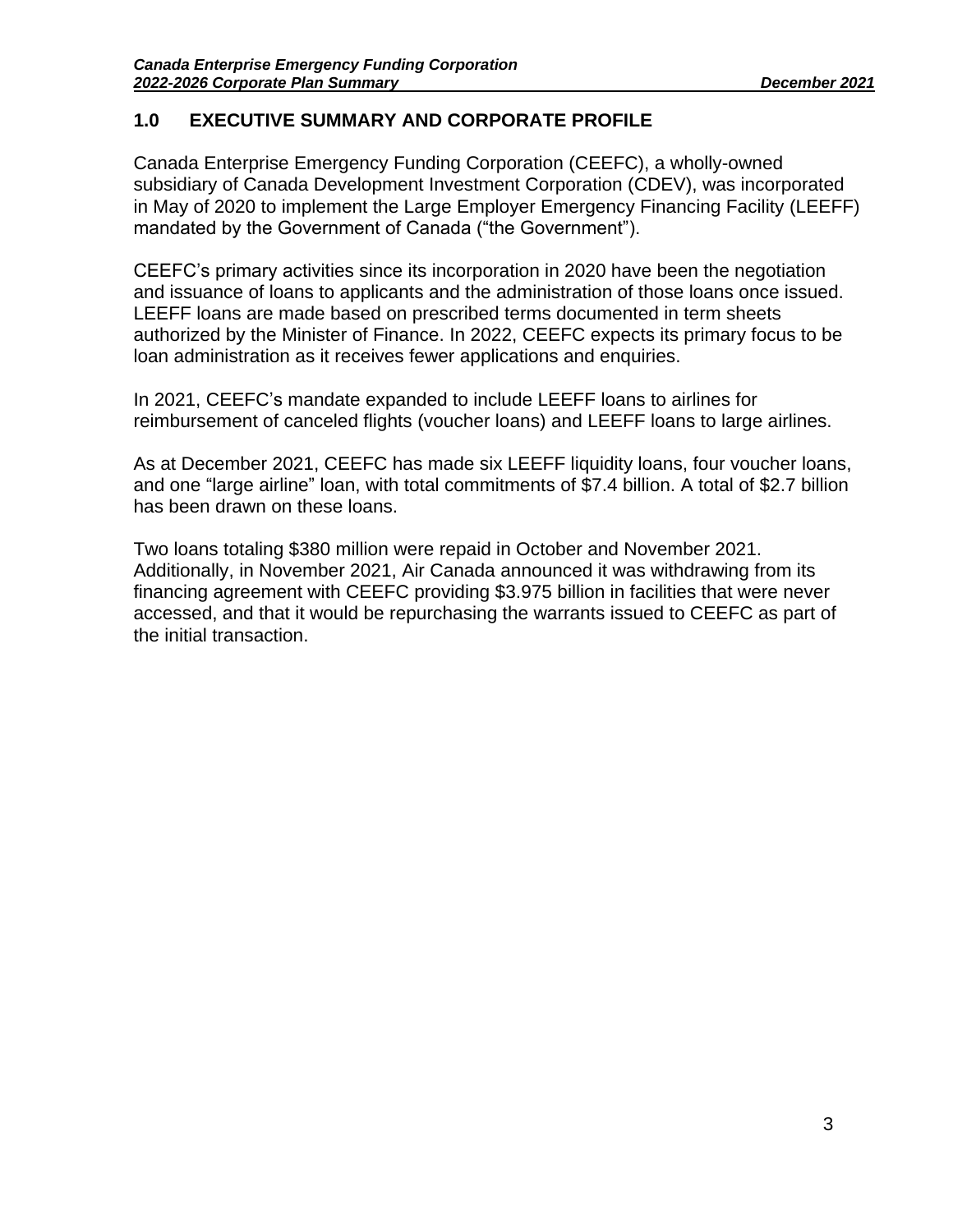### <span id="page-3-0"></span>**2.0 MANDATE AND BUSINESS OVERVIEW**

#### **2.1 Mandate**

CEEFC is a federal non-agent Crown corporation, incorporated in May 2020 and wholly owned by its parent, CDEV. CEEFC is responsible for administering LEEFF. The objectives of LEEFF are to help protect Canadian jobs, help Canadian businesses weather the economic downturn brought on by the COVID-19 pandemic, and avoid bankruptcies of otherwise viable firms where possible. Pursuant to a directive issued to CEEFC on May 10, 2020 (order in council P.C. 2020-307, or "the Directive"), LEEFF loans are made in accordance with terms and conditions approved by the Minister of Finance.

The focus of the CEEFC board and management team is to evaluate loan applications in accordance with the LEEFF terms and conditions approved by the Minister and to administer loans issued. In 2021, the Minister authorized two new sets of LEEFF terms applicable to borrowers that are air carriers. No end date for the program was specified when LEEFF was created, and CEEFC intends to keep the program open for applications until the Government directs that it be closed.

The approval of loans is based on an assessment of the eligibility of the applicant and the cash needs of the applicant over the next 12-month period. If an applicant can meet the eligibility requirements and the prescribed terms, the applicant qualifies for a LEEFF loan, provided that the loan forms part of projections indicating a return to financial stability.

## **2.2 Business Overview**

CEEFC is responsible for receiving LEEFF applications, assessing the requests against the eligibility criteria and terms approved by the Minister of Finance, negotiating and entering into transactions in accordance with such terms, and funding these transactions. After loans are funded, CEEFC is responsible for the administration of those loans (and the management of any related equity instruments obtained). Assessments and processing of applications by CEEFC are generally performed with the assistance of qualified advisory firms engaged by CEEFC.

CEEFC has executed a funding agreement with Her Majesty in Right of Canada as represented by the Minister of Finance that outlines how CEEFC is capitalized. CEEFC is funded through the issuance of preferred shares to the Government.

## **2.3 Loan Application and Approval Process**

Applications to LEEFF opened on May 20, 2020. CEEFC management, with the assistance of its advisors, evaluates loan applications and undertakes financial due diligence.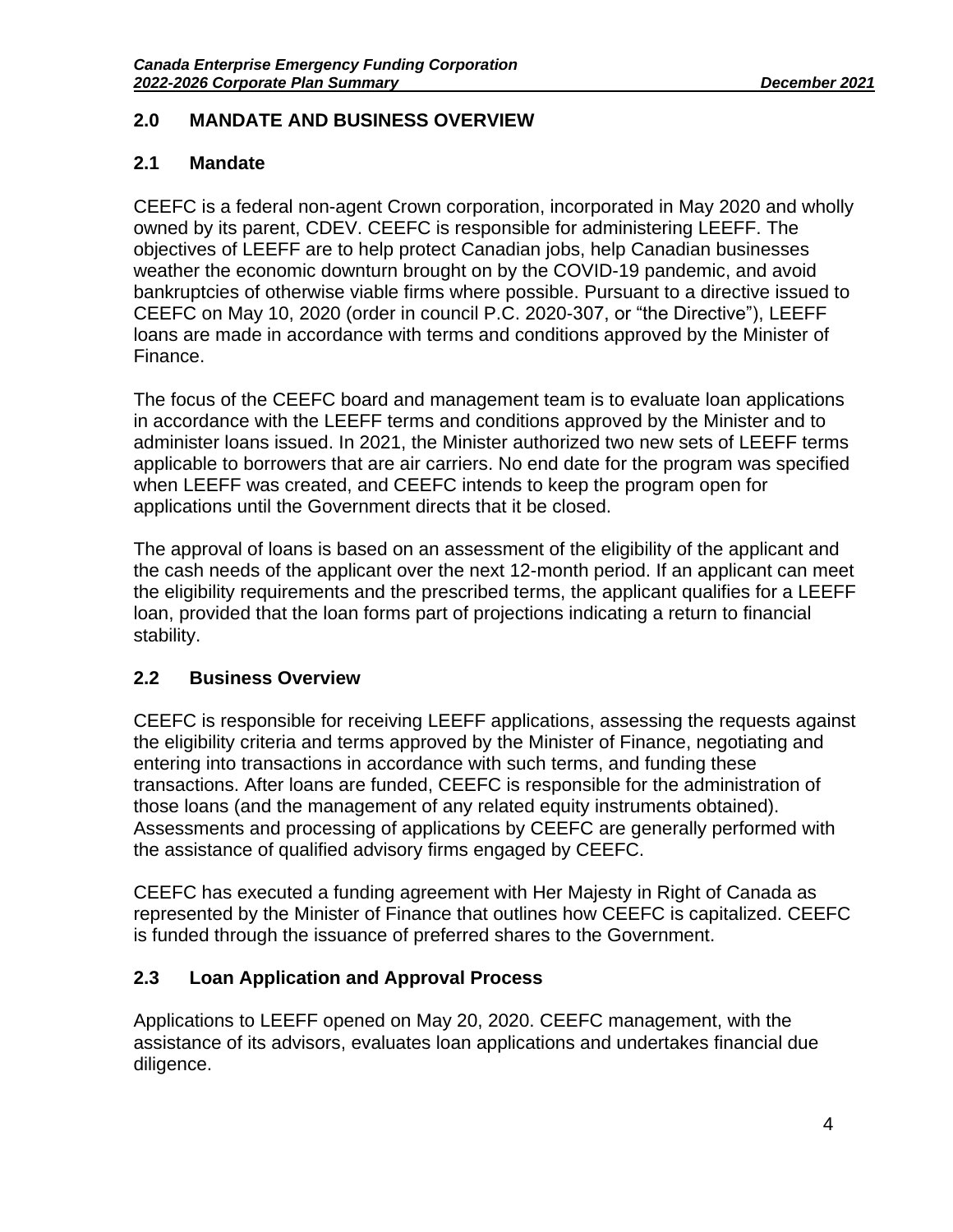Canadian corporations are eligible under the LEEFF term sheet if they satisfy specified eligibility criteria, including having over \$300 million in revenue and requiring at least \$60 million in loans. The amount of the loan is sized to estimate the company's needs over the course of the 12 months following the loan and the loan can be drawn over the course of those 12 months. It is required that 20% of the loans be secured, and matching the terms obtained by other lenders. The remaining 80% of the loan is unsecured, with interest rates starting at 5% and escalating over the 5 years to maturity. To further compensate taxpayers, in addition to interest CEEFC receives warrants from public companies and fees from private companies.

In November 2020, the Government requested that CEEFC advise the Government in its engagement with airlines. In April 2021, after consideration of advice from CEEFC, the Minister of Finance directed that two new supplemental sets of terms – one for large air carriers and the other for voucher reimbursements – be considered approved LEEFF terms.

The voucher reimbursement terms are open to air carriers otherwise eligible for LEEFF. Borrowers under the Voucher Term Sheet are required to provide refunds to customers for certain flights canceled due to COVID-19. CEEFC may agree to a maximum voucher loan facility size up to the borrower's bona fide estimate of the amount of eligible refunds to customers, up to \$2 billion. Voucher loans have a seven-year maturity and the interest rate is set at the Government of Canada's 7-year bond rate at the closing date.

## **2.4 Loan Administration**

As the COVID-19 pandemic subsides and economic conditions ameliorate, CEEFC expects that its primary business activities will relate to the administration of existing loans, both ordinary course loan management and dealing with defaults and special situations presented by borrowers, if any.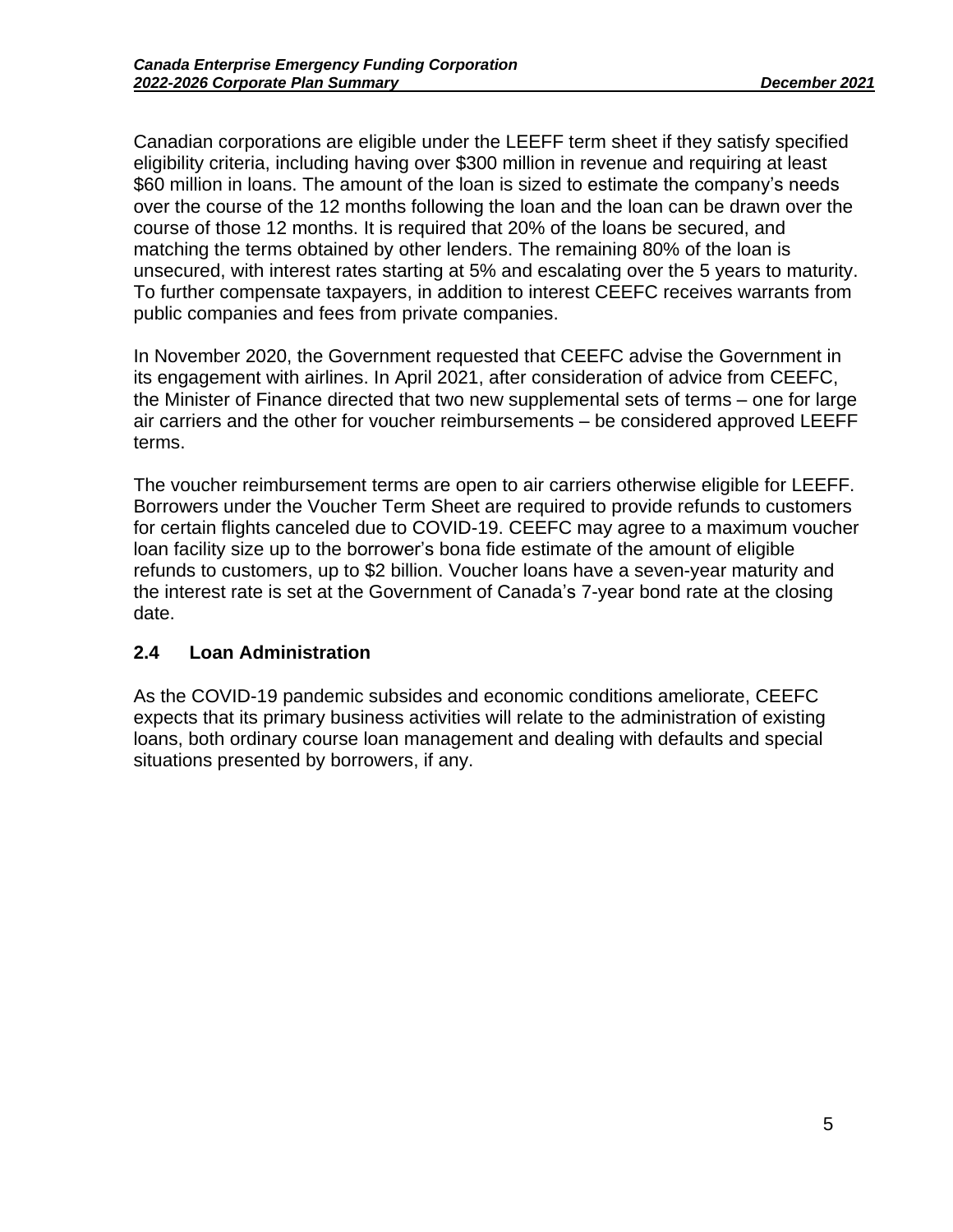#### <span id="page-5-0"></span>**3.0 CORPORATE GOVERNANCE AND OPERATING ENVIRONMENT**

CEEFC's board of directors consists of two directors of CDEV, three independent directors of CEEFC, the President and CEO of CEEFC, and the former Executive Vice President of CDEV. In January 2021, Mr. Zoltan Ambrus, a Vice President of CDEV, was appointed by the CEEFC board to serve as President and CEO.

CEEFC shares staff, office space, and administrative resources with its parent, CDEV. A services agreement was agreed between CDEV and CEEFC outlining the services that CDEV shall provide to CEEFC to help it implement LEEFF.

A Memorandum of Understanding was developed between CDEV and CEEFC outlining the responsibilities of each party to help ensure that CEEFC is able to provide the appropriate level of governance and reporting.

#### **3.1 COVID-19 Measures**

CEEFC was established to implement LEEFF in response to COVID-19, and therefore its strategic direction is necessarily impacted by the pandemic. Its operations have been developed on a primarily remote office environment basis. If a COVID-19 resurgence causes greater than anticipated economic hardship on Canadian corporations, the financial results of CEEFC are likely to be impacted significantly through related loan losses and potentially through higher loan volumes. However, COVID-19 is not expected to have an impact on CEEFC's operations, beyond its effect on the demand for LEEFF loans and the recovery on LEEFF loans and equity instruments.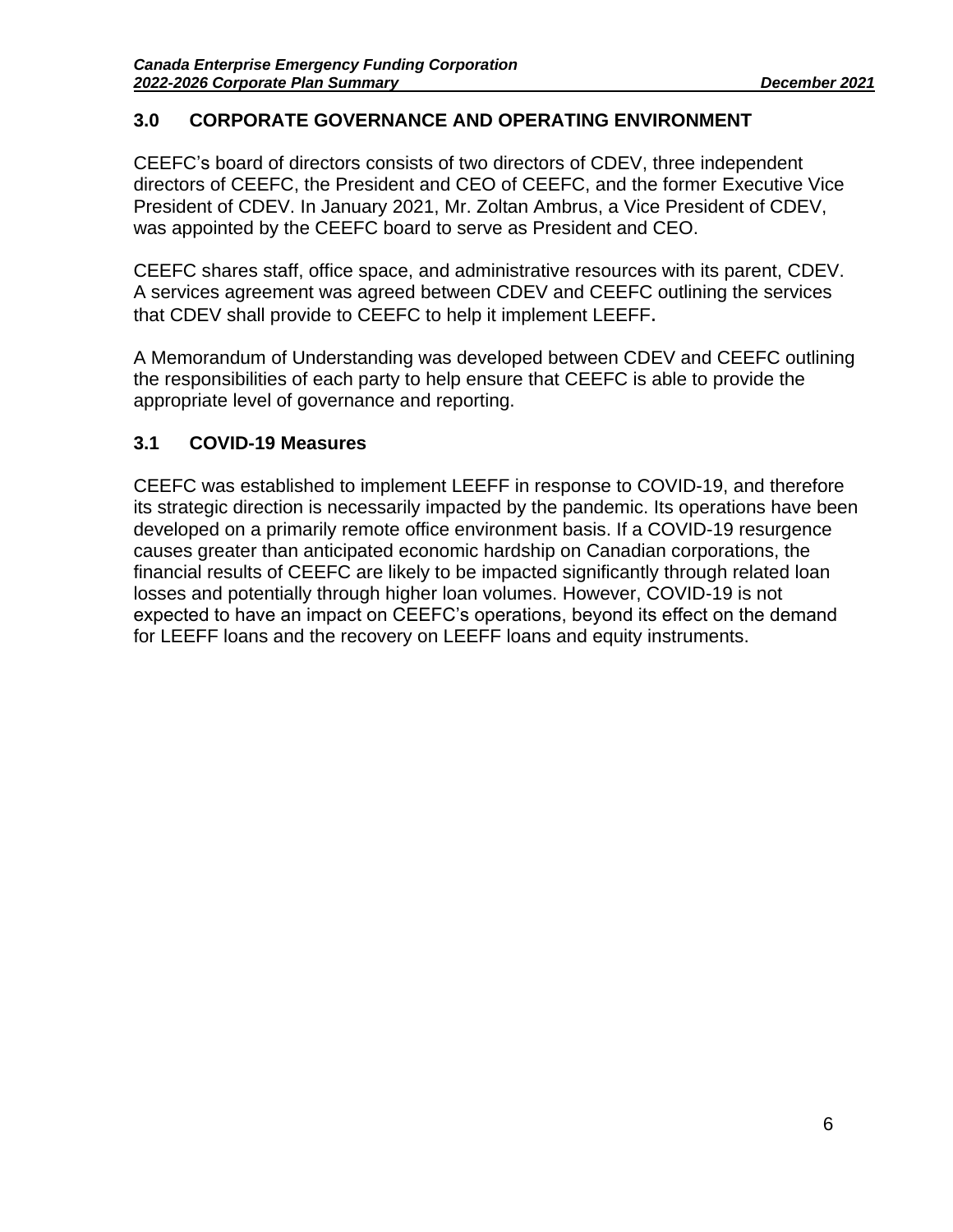## <span id="page-6-0"></span>**4.0 CORPORATE PERFORMANCE**

### **4.1 Assessment of 2021 Results to date**

CEEFC's actual performance in 2021 as compared to the objectives outlined in the 2021- 2025 Corporate Plan is as follows:

| 2021 Objectives                                                                                                                                                  | 2021 Results                                                                                                                                                                                |
|------------------------------------------------------------------------------------------------------------------------------------------------------------------|---------------------------------------------------------------------------------------------------------------------------------------------------------------------------------------------|
| Manage enquiries from<br>potential program applicants                                                                                                            | CEEFC managed all enquiries received per its<br>established processes and within established<br>timelines.                                                                                  |
| Manage all aspects of the<br>LEEFF loan program including<br>due diligence of loan<br>applications and overseeing<br>the work of financial and legal<br>advisors | CEEFC successfully managed due diligence of<br>loan applications and oversight of advisors. No<br>identified failures of due diligence or advisor<br>oversight occurred.                    |
| Execute agreements and fund<br>approved loans                                                                                                                    | In the first half of 2021, CEEFC successfully<br>executed loan agreements with five borrowers<br>representing loan facilities of approximately \$7<br>billion.                              |
| Evaluate any subsequent loan<br>advance requests from<br>borrowers                                                                                               | CEEFC established, refined and documented<br>processes for evaluating loan advance requests.<br>CEEFC reviewed and acted on loan advance<br>requests within prescribed timelines.           |
| Consider requests for consents<br>or amendments from LEEFF<br>borrowers and execute where<br>appropriate                                                         | CEEFC received requests for consents and<br>amendments in 2021. These were given due<br>consideration and where appropriate, consents<br>and amendments were given.                         |
| Monitor loans and deal with<br>borrower defaults if any occur                                                                                                    | CEEFC set up a loan monitoring process and<br>continuously monitors its loans. To date, no loans<br>have defaulted, and CEEFC monitors for events<br>that may increase the risk of default. |
| Prepare the company to<br>handle restructuring needs of<br>borrowers should that become<br>necessary                                                             | As part of CEEFC's engagement with a consulting<br>firm engaged to assist in loan administration, the<br>firm's restructuring experts are available to CEEFC<br>as needed.                  |
| Develop and implement the<br>required accounting processes<br>for LEEFF loans                                                                                    | Developed accounting policies and processes<br>required for LEEFF loans. These were<br>implemented and properly reflected in the 2020<br>annual report.                                     |
| Quarterly and regular<br>evaluation of all borrowers and<br>loans                                                                                                | In 2021, CEEFC set up a framework to assess the<br>status of the loans in its portfolio.                                                                                                    |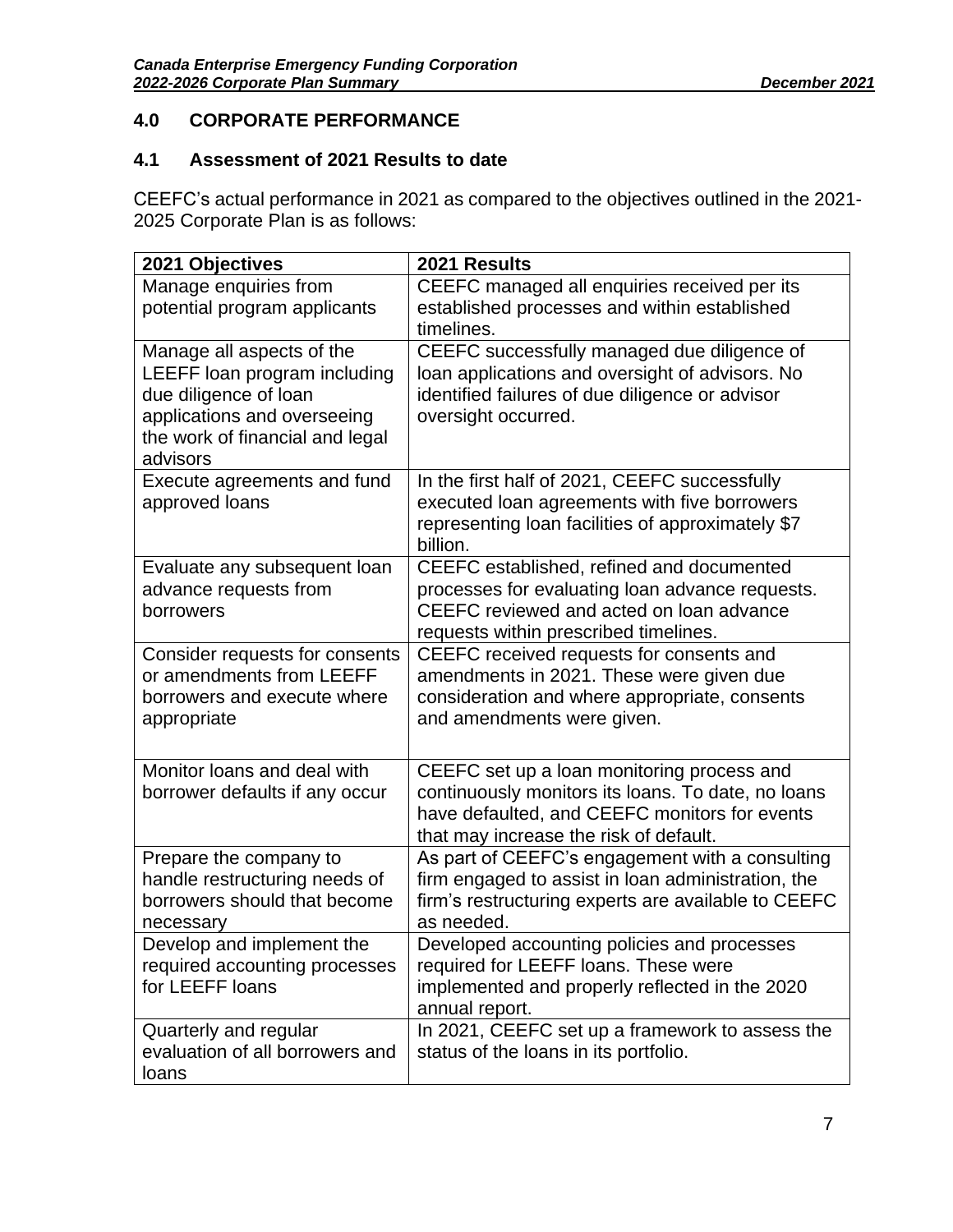| Support the Government of     | CEEFC reached agreements for LEEFF liquidity          |
|-------------------------------|-------------------------------------------------------|
| Canada in discussions         | loan facilities and voucher loan facilities with four |
| regarding potential financial | Canadian airlines. CEEFC supplied advice to the       |
| assistance to airlines        | Government of Canada to support policy decisions      |
|                               | as needed.                                            |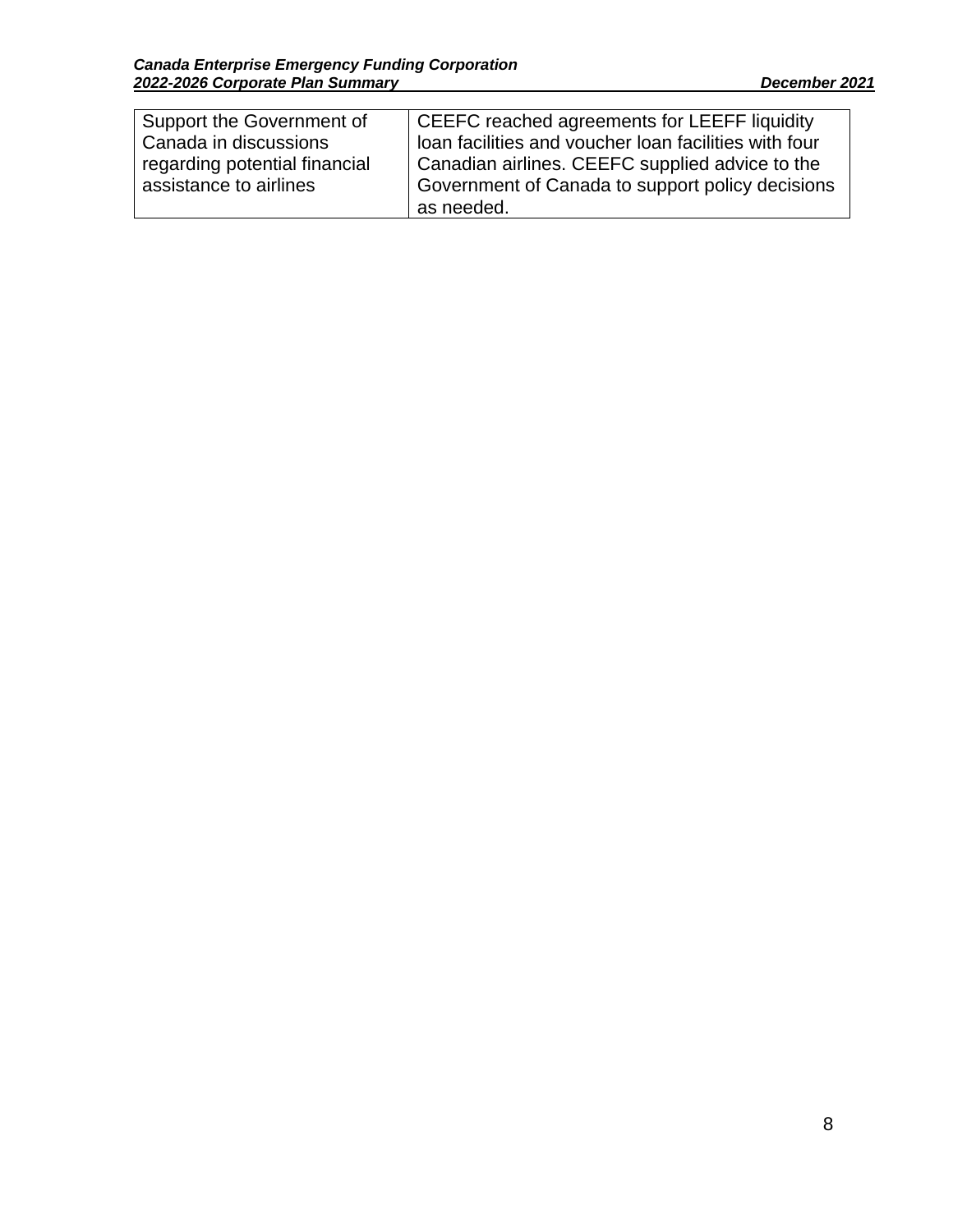#### <span id="page-8-0"></span>**5.0 CEEFC - OBJECTIVES AND STRATEGIES FOR THE PERIOD 2022 TO 2026**

CEEFC's overarching objective is to manage LEEFF. For 2022 onward, this can be broken into two components: Processing new applications and loans; and managing existing loans and other assets.

With respect to new applications and loans, CEEFC's objectives remain as they have been since its establishment:

- Manage enquiries from potential program applicants;
- Manage all aspects of the LEEFF loan program including due diligence of loan applications and overseeing the work of financial and legal advisors; and
- Execute agreements and fund approved loans.

CEEFC expects new applications and loans will form a minor aspect of its duties in 2022 as economic distress caused by COVID-19 subsides. However, this could change as circumstances change.

With respect to existing loans, CEEFC seeks to ensure the prudent and responsible monitoring and administration of its loans in keeping with its stated approach (see 2.4 above). Objectives include:

- Evaluate and fund where appropriate any subsequent loan advance requests from borrowers;
- Consider requests for consents or amendments from LEEFF borrowers and execute where appropriate;
- Monitor loans and deal with borrower defaults if any occur;
- Prepare the company to handle restructuring needs of borrowers should that become necessary;
- Evaluate the status of loans on a regular basis;
- Enforce compliance with legal and policy requirements of LEEFF loans where appropriate; and
- Exercise rights associated with equity instruments as appropriate.

#### **5.1 Risks and risk mitigation summary**

CEEFC has developed a risk assessment and reporting framework used for managing risks and board reporting. In the context of this framework, CEEFC identified four primary risks that warrant the greatest attention given their impact on the company: Macro-Economic Conditions, Loan Performance Risk, Lender Liability Risk, and Failure to Fulfill Objectives. Other risks continue to be evaluated and mitigated.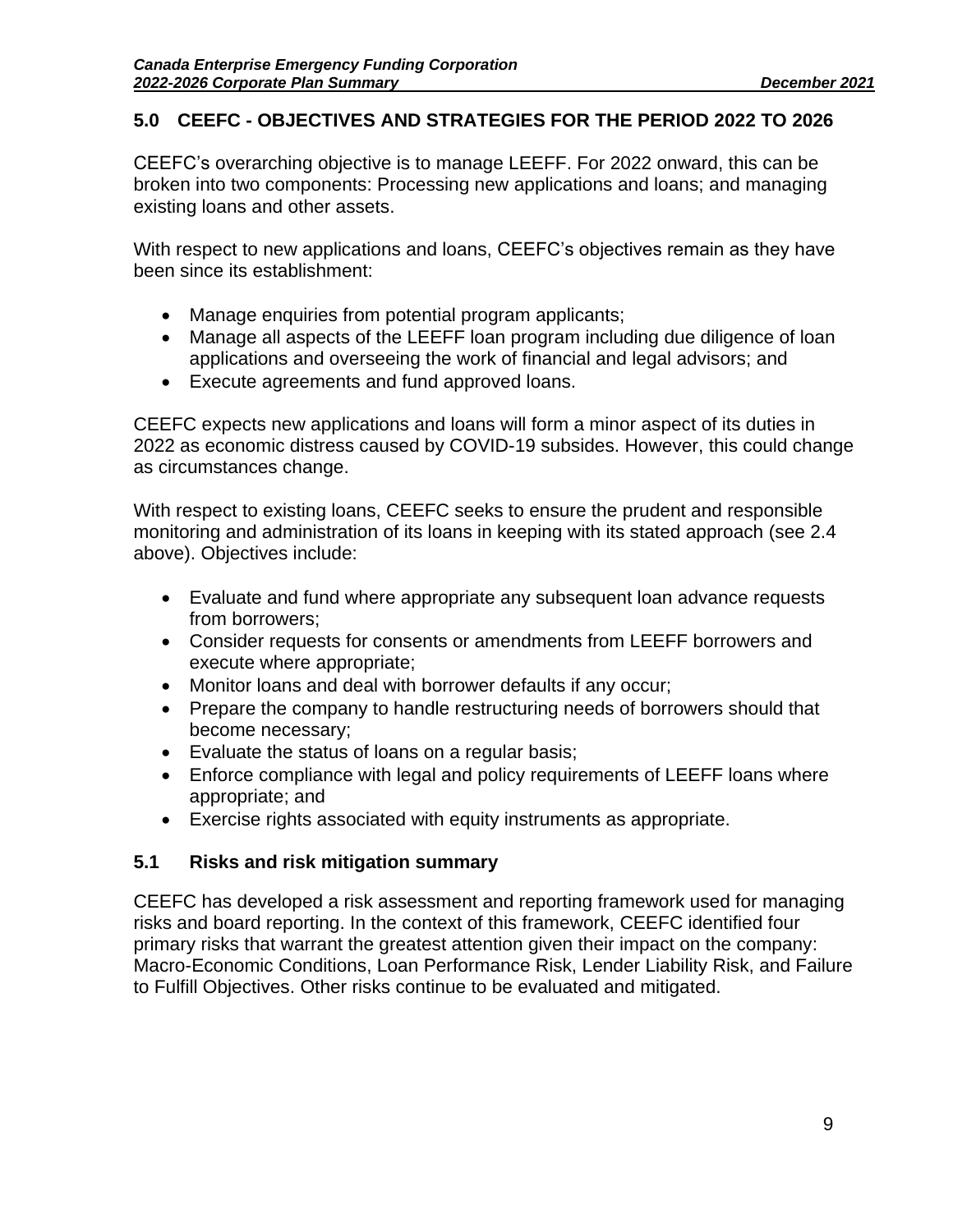### <span id="page-9-0"></span>**6.0 FINANCIAL SECTION**

## **6.1 Financial Overview for 2021**

Since inception, CEEFC granted loans to seven borrowers. As at December 2021, CEEFC had made six LEEFF liquidity loans, four voucher loans, and one "large airline" loan, with total commitments made of \$7.4 billion. A total of \$2.7 billion has been drawn on these loans. In addition to the loans, CEEFC purchased \$500 million in shares of Air Canada and was issued warrants in Air Canada and Air Transat.

Two LEEFF loans were repaid and those facilities closed in autumn 2021, returning \$380 million in capital and an additional \$40 million in interest and fees.

In late November 2021, Air Canada terminated its secured and unsecured loan facilities that were established as part of its LEEFF support package in April 2021. These facilities were never drawn by Air Canada. Air Canada maintains its \$1.4 billion voucher loan facility. Air Canada also provided notice it would repurchase the 7,288,282 warrants issued to CEEFC as part of the initial transaction.

## **6.2 Financial and other reporting**

CEEFC's parent CDEV undertook an analysis to determine if CDEV controlled CEEFC under IFRS 10 criteria for accounting purposes and concluded that it does not. CEEFC then determined that it will prepare its financial statements under PSAS.

## **6.3 Capital Budget**

CEEFC is not a capital-intensive business. Currently it has no plans for major capital investments or commitments, other than loan commitments.

## **6.4 Planned Results for 2022**

| <b>Expected Outcomes</b>                                      | <b>Performance Indicators or Targets</b>                                                                                                                                                     |
|---------------------------------------------------------------|----------------------------------------------------------------------------------------------------------------------------------------------------------------------------------------------|
| <b>LOAN ISSUANCE: Manage</b><br>applicant enquiries           | CEEFC actively monitors its communication<br>channels to ensure all enquiries are responded<br>to and processed in a timely manner.                                                          |
| <b>LOAN ISSUANCE: Evaluate</b><br>subsequent advance requests | CEEFC evaluates each subsequent loan<br>advance to ensure continued compliance with<br>LEEFF terms and to validate that all conditions<br>precedent to subsequent advances have been<br>met. |
| <b>LOAN ADMINISTRATION:</b><br>Monitor all loans              | Ensure quarterly reporting and regular<br>evaluation of all loans is up to date.                                                                                                             |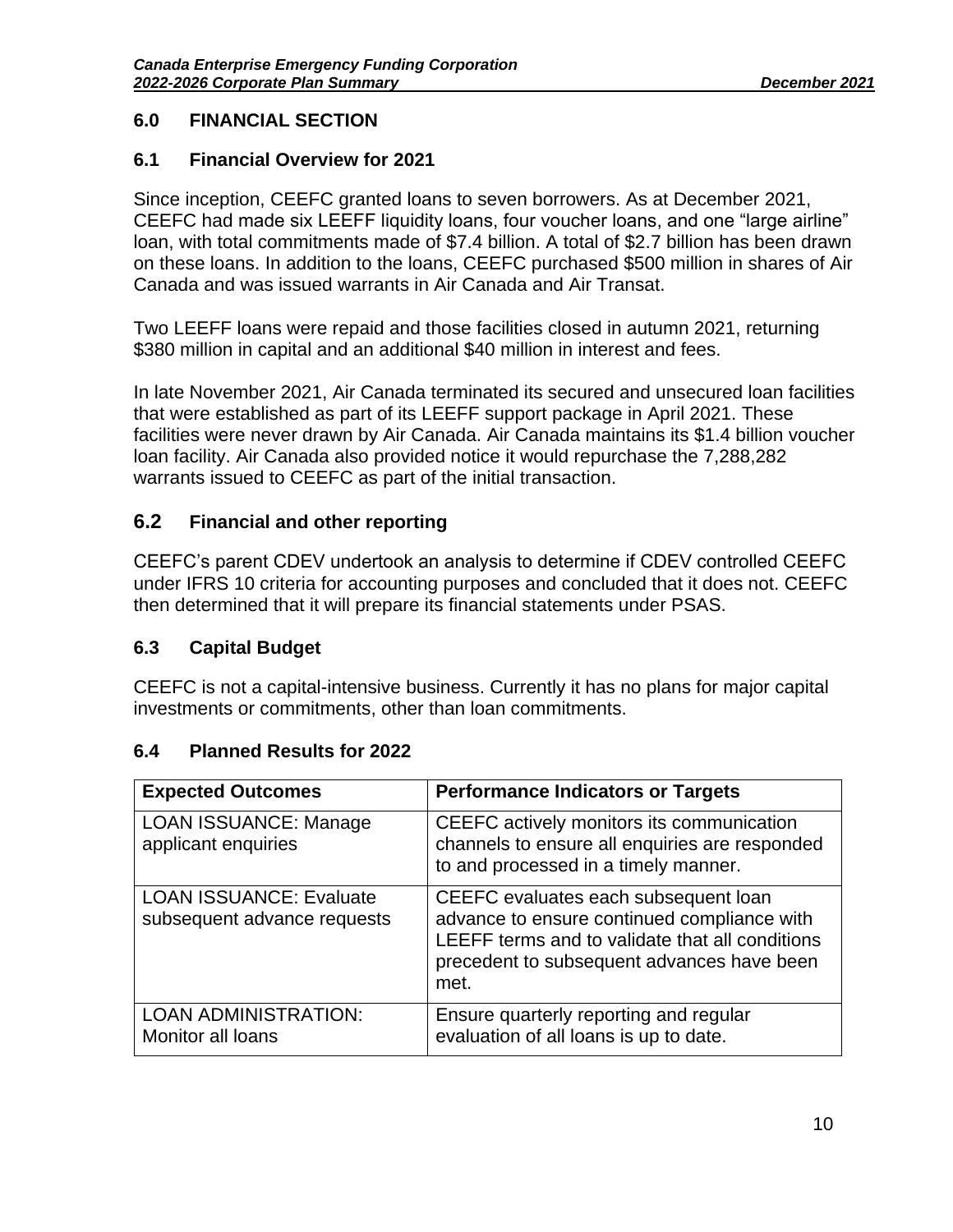|                                                                                        | Ensure CEEFC is aware and prepared to<br>handle any restructuring needs of borrowers or<br>to deal with borrower defaults if any occur.                                                                  |
|----------------------------------------------------------------------------------------|----------------------------------------------------------------------------------------------------------------------------------------------------------------------------------------------------------|
| <b>LOAN ADMINISTRATION:</b><br>Manage requests for consents<br>and amendments on loans | Requests considered on a timely basis and<br>accorded or rejected with results consistent with<br>LEEFF objectives.                                                                                      |
| <b>LOAN ADMINISTRATION:</b><br>Manage defaults and<br>restructurings where required    | Survival of company and related jobs and<br>avoidance of bankruptcy where possible in<br>accordance with LEEFF objectives.<br>Maximization of recovery to CEEFC in<br>conjunction with LEEFF objectives. |
|                                                                                        | Target will be to ensure CEEFC is properly<br>represented within any restructuring and will<br>hire appropriate advisors as required.                                                                    |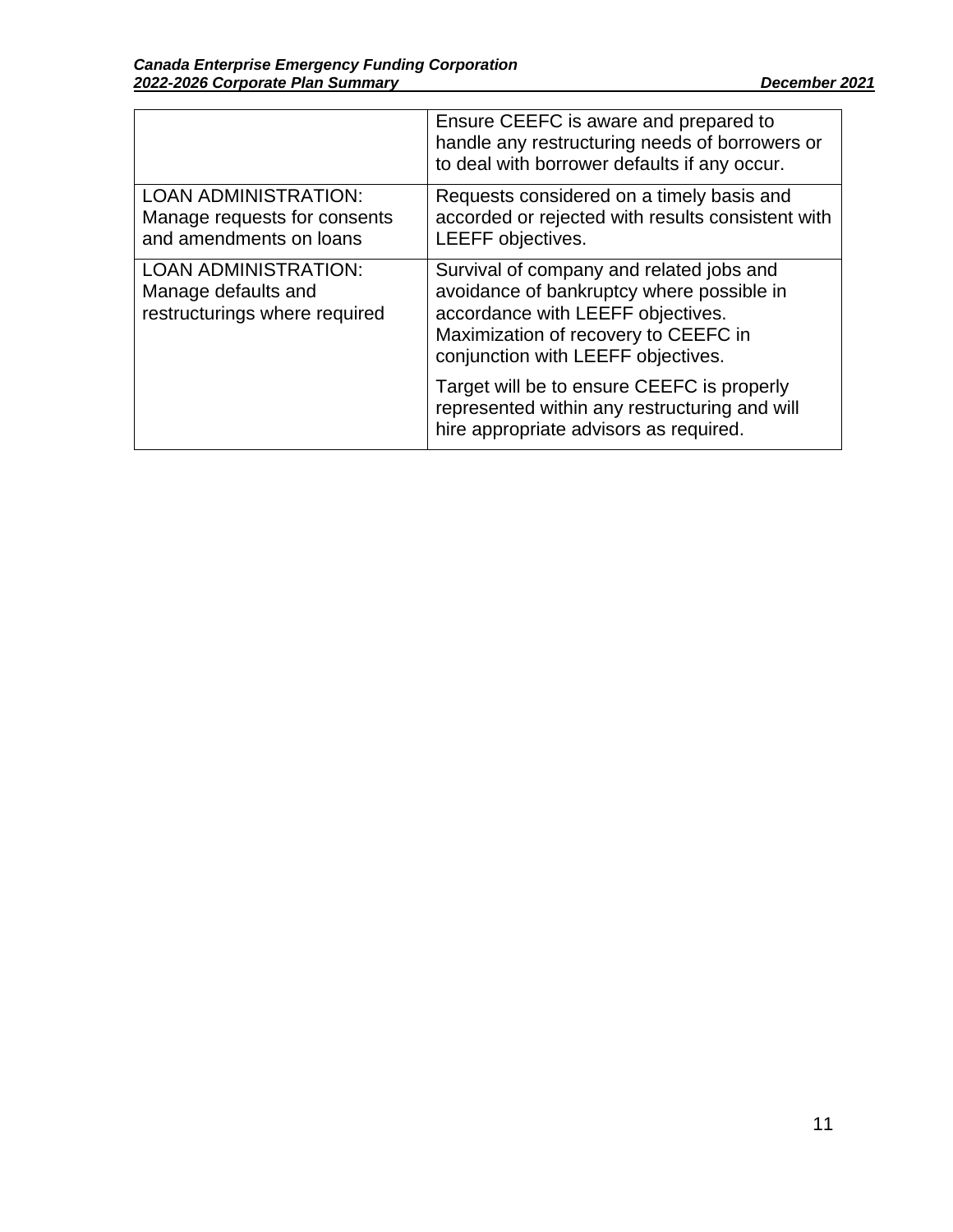## **CEEFC Pro-Forma Financial Statements 2021 - 2026**

*CANADA ENTERPRISE EMERGENCY FUNDING CORPORATION* **Schedule 1 Proforma Statement of Financial Position PSAS Years ended December 31, 2020 to 2026** REVISED - JAN 2022 **Cdn\$ '000**

|                                                     | 2020    | 2021                     | 2021            | 2022                     | 2023      | 2024      | 2025      | 2026      |
|-----------------------------------------------------|---------|--------------------------|-----------------|--------------------------|-----------|-----------|-----------|-----------|
|                                                     | Actual  | Plan                     | <b>Forecast</b> | Plan                     | Plan      | Plan      | Plan      | Plan      |
| <b>Financial Assets</b>                             |         |                          |                 |                          |           |           |           |           |
| <b>Current assets:</b>                              |         |                          |                 |                          |           |           |           |           |
| Cash and short term investments                     | 82,673  | 229,369                  | 332,639         | 12,089                   | 14,034    | 13,433    | 12,444    | 10,604    |
| <b>Total current assets</b>                         | 82,673  | 229,369                  | 332,639         | 12,089                   | 14,034    | 13,433    | 12.444    | 10,604    |
| Other assets:                                       |         |                          |                 |                          |           |           |           |           |
| Loans receivable                                    | 112,211 | 3,657,500                | 2,345,113       | 2,404,294                | 2,275,434 | 2,275,434 | 1,603,774 | 1,362,352 |
| Equities                                            | ÷       | $\blacksquare$           | 500,000         | 500,000                  | 500,000   | 500,000   | 500,000   | 500,000   |
| Warrants                                            |         | $\blacksquare$           |                 |                          |           |           |           |           |
| Due from Shareholder                                | 187     | $\overline{\phantom{a}}$ |                 |                          |           |           |           |           |
| <b>Total other assets</b>                           | 112,398 | 3,657,500                | 2,845,113       | 2,904,294                | 2,775,434 | 2,775,434 | 2,103,774 | 1,862,352 |
| <b>Total Assets</b>                                 | 195,071 | 3,886,869                | 3,177,752       | 2,916,383                | 2,789,468 | 2,788,867 | 2,116,218 | 1,872,955 |
| <b>Financial Liabilities</b>                        |         |                          |                 |                          |           |           |           |           |
| <b>Current liabilities:</b>                         |         |                          |                 |                          |           |           |           |           |
| Accounts payable and accrued liabilities            | 5,613   | $\overline{\phantom{a}}$ | 1,688           | $\overline{\phantom{a}}$ | ٠         | ٠         |           |           |
| <b>Total current liabilities</b>                    | 5,613   | ٠                        | 1.688           |                          |           |           |           |           |
| <b>Net Financial Assets and Accumulated Surplus</b> | 189,458 | 3,886,869                | 3,176,064       | 2,916,383                | 2,789,468 | 2,788,867 | 2,116,218 | 1,872,955 |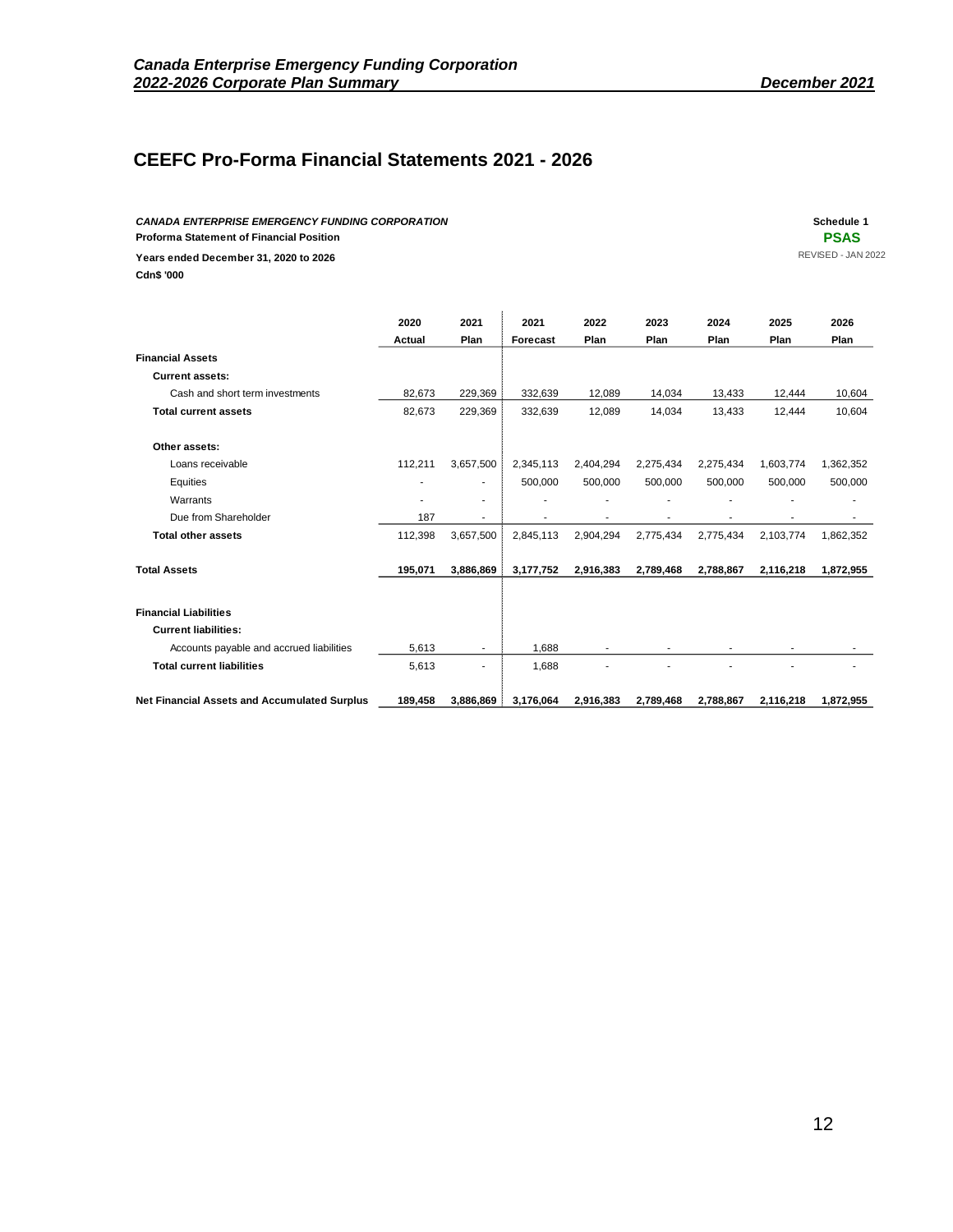# **Proforma Statement Of Cash Flow PSAS**

| <b>CANADA ENTERPRISE EMERGENCY FUNDING CORPORATION</b><br>Proforma Statement Of Cash Flow |            |                              |             |                          |                          |                          |            | Schedule 2<br><b>PSAS</b> |
|-------------------------------------------------------------------------------------------|------------|------------------------------|-------------|--------------------------|--------------------------|--------------------------|------------|---------------------------|
| Years ended December 31, 2020 to 2026                                                     |            |                              |             |                          |                          |                          |            | REVISED - JAN 20          |
| Cdn\$ '000                                                                                |            |                              |             |                          |                          |                          |            |                           |
|                                                                                           |            |                              |             |                          |                          |                          |            |                           |
|                                                                                           | 2020       | 2021                         | 2021        | 2022                     | 2023                     | 2024                     | 2025       | 2026                      |
|                                                                                           | Actual     | Plan                         | Forecast    | Plan                     | Plan                     | Plan                     | Plan       | Plan                      |
| <b>Operating activities:</b>                                                              |            |                              |             |                          |                          |                          |            |                           |
| Net operating profit                                                                      | 189,458    | 2,844,197                    | 2,986,606   | (259, 681)               | (126, 916)               | (601)                    | (672, 649) | (243, 263)                |
| Adj. for non-cash items                                                                   | (3,011)    | (55,000)                     | (85, 437)   | (41, 181)                |                          |                          |            |                           |
| Provision for credit loss                                                                 |            |                              |             |                          | 37,215                   | $\overline{\phantom{a}}$ | 167,915    | 60,356                    |
| Changes in non-cash working capital                                                       |            |                              |             |                          |                          |                          |            |                           |
| Due from Shareholder                                                                      | (187)      |                              | 187         | $\overline{\phantom{a}}$ |                          |                          |            |                           |
| Trade and Other Payables                                                                  | 5,613      |                              | (3,591)     | (1,688)                  |                          |                          |            |                           |
| Cash from operating activites                                                             | 191,873    | 2,789,197                    | 2,897,765   | (302, 550)               | (89, 701)                | (601)                    | (504, 734) | (182, 907)                |
| Investing activities:                                                                     |            |                              |             |                          |                          |                          |            |                           |
| Loans issued, net of transaction fees                                                     | (109, 200) | (4,800,000)                  | (2,568,225) | (150,000)                | (20,000)                 |                          |            |                           |
| Repayment of Loans - received                                                             |            | 2,000,000                    | 420,426     | 132,000                  | 111,645                  | $\blacksquare$           | 503,745    | 181,067                   |
| Purchase of Air Canada stock                                                              | ٠          |                              | (500,000)   | $\sim$                   | $\overline{\phantom{a}}$ | $\sim$                   | $\sim$     | $\overline{\phantom{a}}$  |
| Cash from investing activites                                                             |            | $(109, 200)$ $(2, 800, 000)$ | (2,647,799) | (18,000)                 | 91,645                   | $\blacksquare$           | 503,745    | 181,067                   |
| Cash, beginning of year                                                                   |            | 240,172                      | 82,673      | 332,639                  | 12,089                   | 14,034                   | 13,433     | 12,444                    |
|                                                                                           |            |                              |             |                          |                          |                          |            |                           |
| Change in cash                                                                            | 82,673     | (10, 803)                    | 249,966     | (320, 550)               | 1,945                    | (601)                    | (989)      | (1, 841)                  |
| Cash, end of year                                                                         | 82,673     | 229,369                      | 332,639     | 12,089                   | 14,034                   | 13,433                   | 12,444     | 10,604                    |
|                                                                                           |            |                              |             |                          |                          |                          |            |                           |
|                                                                                           |            |                              |             |                          |                          |                          |            |                           |
|                                                                                           |            |                              |             |                          |                          |                          |            |                           |
|                                                                                           |            |                              |             |                          |                          |                          |            |                           |
|                                                                                           |            |                              |             |                          |                          |                          |            |                           |
|                                                                                           |            |                              |             |                          |                          |                          |            |                           |
|                                                                                           |            |                              |             |                          |                          |                          |            |                           |
|                                                                                           |            |                              |             |                          |                          |                          |            |                           |
|                                                                                           |            |                              |             |                          |                          |                          |            |                           |
|                                                                                           |            |                              |             |                          |                          |                          |            |                           |
|                                                                                           |            |                              |             |                          |                          |                          |            |                           |
|                                                                                           |            |                              |             |                          |                          |                          |            |                           |
|                                                                                           |            |                              |             |                          |                          |                          |            | 13                        |